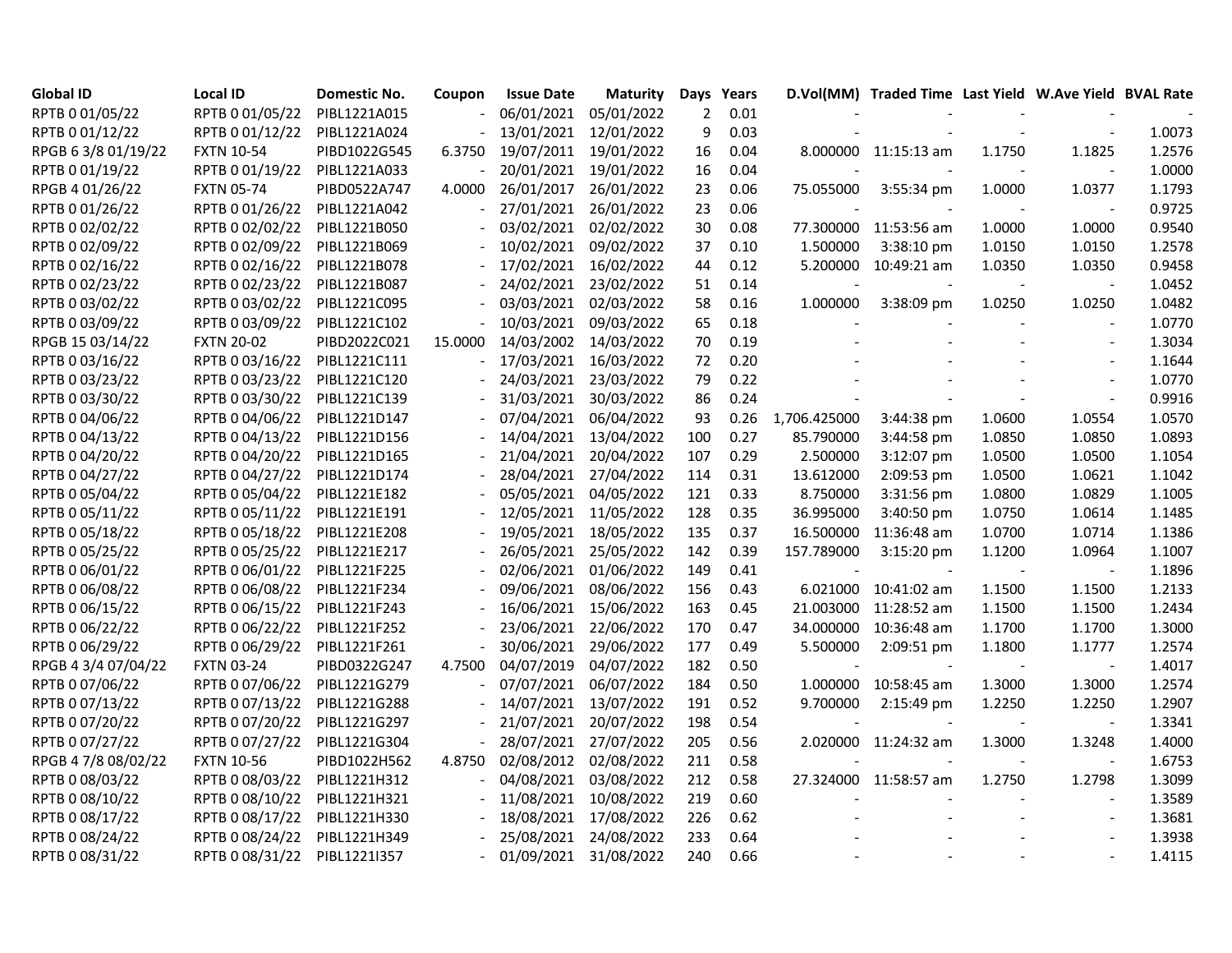| <b>Global ID</b>     | <b>Local ID</b>   | <b>Domestic No.</b> | Coupon         | <b>Issue Date</b> | <b>Maturity</b>  |     | Days Years |            | D.Vol(MM) Traded Time Last Yield W.Ave Yield BVAL Rate |        |                          |        |
|----------------------|-------------------|---------------------|----------------|-------------------|------------------|-----|------------|------------|--------------------------------------------------------|--------|--------------------------|--------|
| RPTB 0 09/07/22      | RPTB 0 09/07/22   | PIBL1221I366        |                | 08/09/2021        | 07/09/2022       | 247 | 0.68       | 0.302000   | 2:48:03 pm                                             | 1.3500 | 1.3500                   | 1.4293 |
| RPGB 4 3/4 09/13/22  | <b>FXTN 10-57</b> | PIBD1022I570        | 4.7500         | 13/09/2012        | 13/09/2022       | 253 | 0.69       |            |                                                        |        | $\overline{a}$           | 1.7696 |
| RPTB 0 09/14/22      | RPTB 0 09/14/22   | PIBL1221I375        |                | 15/09/2021        | 14/09/2022       | 254 | 0.70       | 25.000000  | 3:48:18 pm                                             | 1.4500 | 1.4500                   | 1.4674 |
| RPTB 0 09/21/22      | RPTB 0 09/21/22   | PIBL1221I384        |                | 22/09/2021        | 21/09/2022       | 261 | 0.72       |            |                                                        |        |                          | 1.4801 |
| RPTB 0 09/28/22      | RPTB 0 09/28/22   | PIBL1221I393        |                | 29/09/2021        | 28/09/2022       | 268 | 0.73       |            | 0.700000 11:10:57 am                                   | 1.5000 | 1.5000                   | 1.3984 |
| RPTB 0 10/05/22      | RPTB 0 10/05/22   | PIBL1221J409        |                | 06/10/2021        | 05/10/2022       | 275 | 0.75       | 4.052000   | 2:23:47 pm                                             | 1.4750 | 1.4750                   | 1.5225 |
| RPTB 0 10/12/22      | RPTB 0 10/12/22   | PIBL1221J418        |                | 13/10/2021        | 12/10/2022       | 282 | 0.77       |            | 0.905000 11:44:23 am                                   | 1.4750 | 1.4750                   | 1.5425 |
| RPGB 12 3/4 10/17/22 | <b>FXTN 20-03</b> | PIBD2022J033        | 12.7500        | 17/10/2002        | 17/10/2022       | 287 | 0.79       |            |                                                        |        | $\overline{\phantom{a}}$ | 1.8415 |
| RPTB 0 10/19/22      | RPTB 0 10/19/22   | PIBL1221J427        |                | 20/10/2021        | 19/10/2022       | 289 | 0.79       |            |                                                        |        | $\overline{\phantom{a}}$ | 1.5306 |
| RPTB 0 10/26/22      | RPTB 0 10/26/22   | PIBL1221J436        |                | 27/10/2021        | 26/10/2022       | 296 | 0.81       |            |                                                        |        |                          | 1.5180 |
| RPTB 0 11/02/22      | RPTB 0 11/02/22   | PIBL1221K443        |                | 03/11/2021        | 02/11/2022       | 303 | 0.83       | 15.134000  | 3:40:50 pm                                             | 1.5000 | 1.5000                   | 1.5742 |
| RPTB 0 11/09/22      | RPTB 0 11/09/22   | PIBL1221K452        |                | 10/11/2021        | 09/11/2022       | 310 | 0.85       |            |                                                        |        | $\blacksquare$           | 1.5750 |
| RPTB 0 11/16/22      | RPTB 0 11/16/22   | PIBL1221K461        |                | 17/11/2021        | 16/11/2022       | 317 | 0.87       | 5.000000   | 11:34:07 am                                            | 1.6150 | 1.6150                   | 1.6068 |
| RPTB 0 11/23/22      | RPTB 0 11/23/22   | PIBL1221K470        |                | 24/11/2021        | 23/11/2022       | 324 | 0.89       |            |                                                        |        | $\sim$                   | 1.6050 |
| RPTB 0 11/29/22      | RPTB 0 11/29/22   | PIBL1221L488        |                | 01/12/2021        | 29/11/2022       | 330 | 0.90       | 64.840000  | 2:48:27 pm                                             | 1.6100 | 1.6262                   | 1.6238 |
| RPGB 4 5/8 12/04/22  | RTB 05-11         | PIID0522L114        | 4.6250         | 04/12/2017        | 04/12/2022       | 335 | 0.92       | 414.200000 | 2:35:55 pm                                             | 1.9800 | 2.0109                   | 2.0514 |
| RPGB 4 12/06/22      | <b>FXTN 10-58</b> | PIBD1022L585        | 4.0000         | 06/12/2012        | 06/12/2022       | 337 | 0.92       | 170.000000 | 2:24:46 pm                                             | 1.8300 | 1.8300                   | 1.7763 |
| RPTB 0 12/07/22      | RPTB 0 12/07/22   | PIBL1221L497        |                | 07/12/2021        | 07/12/2022       | 338 | 0.93       | 51.505000  | 3:55:11 pm                                             | 1.3950 | 1.5355                   | 1.6255 |
| RPTB 0 12/14/22      | RPTB 0 12/14/22   | PIBL1221L503        | $\blacksquare$ | 15/12/2021        | 14/12/2022       | 345 | 0.95       | 288.930000 | 2:26:00 pm                                             | 1.6000 | 1.5934                   | 1.5934 |
| RPGB 4 3/8 02/11/23  | RTB 03-10         | PIID0323B101        | 4.3750         | 11/02/2020        | 11/02/2023       | 404 | 1.11       | 2.000000   | 3:10:43 pm                                             | 2.2500 | 2.2400                   | 2.2002 |
| RPGB 13 02/20/23     | <b>FXTN 20-04</b> | PIBD2023B048        | 13.0000        | 20/02/2003        | 20/02/2023       | 413 | 1.13       |            |                                                        |        |                          | 2.1014 |
| RPGB 5 1/2 03/08/23  | <b>FXTN 05-75</b> | PIBD0523C752        | 5.5000         | 08/03/2018        | 08/03/2023       | 429 | 1.18       |            |                                                        |        |                          | 2.0960 |
| RPGB 3 1/2 04/21/23  | <b>FXTN 07-58</b> | PIBD0723D588        | 3.5000         | 21/04/2016        | 21/04/2023       | 473 | 1.30       |            |                                                        |        |                          | 2.2492 |
| RPGB 11 7/8 05/29/23 | <b>FXTN 20-05</b> | PIBD2023E054        | 11.8750        | 29/05/2003        | 29/05/2023       | 511 | 1.40       |            |                                                        |        | $\overline{a}$           | 2.2797 |
| RPGB 3 1/4 08/15/23  | RTB 10-04         | PIID1023H046        | 3.2500         | 15/08/2013        | 15/08/2023       | 589 | 1.61       | 21.684000  | 3:28:39 pm                                             | 2.7500 | 2.7758                   | 2.6861 |
| RPGB 2 3/8 09/10/23  | <b>FXTN 03-25</b> | PIBD0323I252        | 2.3750         | 10/09/2020        | 10/09/2023       | 615 | 1.68       |            |                                                        |        |                          | 2.5359 |
| RPGB 11 3/8 10/23/23 | <b>FXTN 20-06</b> | PIBD2023J068        | 11.3750        | 23/10/2003        | 23/10/2023       | 658 | 1.80       |            |                                                        |        | $\overline{a}$           | 2.5472 |
| RPGB 2 3/8 03/09/24  | RTB 03-11         | PIID0324C115        | 2.3750         | 09/03/2021        | 09/03/2024       | 796 | 2.18       | 185.750000 | 3:55:18 pm                                             | 2.5250 | 2.5145                   | 2.5203 |
| RPGB 6 1/4 03/12/24  | RTB 05-12         | PIID0524C129        | 6.2500         | 12/03/2019        | 12/03/2024       | 799 | 2.19       | 5.000000   | 10:27:12 am                                            | 2.6750 | 2.6750                   | 3.0954 |
| RPGB 4 1/2 04/20/24  | <b>FXTN 07-59</b> | PIBD0724D595        | 4.5000         | 20/04/2017        | 20/04/2024       | 838 | 2.29       |            |                                                        |        | $\overline{a}$           | 2.6559 |
| RPGB 12 3/8 06/03/24 | <b>FXTN 20-07</b> | PIBD2024F075        | 12.3750        | 03/06/2004        | 03/06/2024       | 882 | 2.42       |            |                                                        |        | $\overline{\phantom{a}}$ | 2.9270 |
| RPGB 12 7/8 08/05/24 | <b>FXTN 20-08</b> | PIBD2024H086        | 12.8750        | 05/08/2004        | 05/08/2024       | 945 | 2.59       |            |                                                        |        | $\overline{a}$           | 3.0300 |
| RPGB 4 1/8 08/20/24  | <b>FXTN 10-59</b> | PIBD1024H595        | 4.1250         | 20/08/2014        | 20/08/2024       | 960 | 2.63       |            |                                                        |        |                          | 3.0565 |
| RPGB 4 1/4 10/17/24  | <b>FXTN 05-76</b> | PIBD0524J762        | 4.2500         | 17/10/2019        | 17/10/2024 1,018 |     | 2.79       |            |                                                        |        |                          | 3.1436 |
| RPGB 13 3/4 11/11/24 | <b>FXTN 20-09</b> | PIBD2024K091        | 13.7500        | 11/11/2004        | 11/11/2024 1,043 |     | 2.86       |            |                                                        |        |                          | 3.1903 |
| RPGB 5 3/4 04/12/25  | <b>FXTN 07-61</b> | PIBD0725D618        | 5.7500         | 12/04/2018        | 12/04/2025 1,195 |     | 3.27       |            |                                                        |        |                          | 3.5404 |
| RPGB 12 1/8 04/14/25 | <b>FXTN 20-10</b> | PIBD2025D103        | 12.1250        | 14/04/2005        | 14/04/2025 1,197 |     | 3.28       |            |                                                        |        | $\overline{a}$           | 3.4263 |
| RPGB 2 5/8 08/12/25  | RTB 05-13         | PIID0525H130        | 2.6250         | 12/08/2020        | 12/08/2025 1,317 |     | 3.61       | 1.625000   | 3:19:57 pm                                             | 3.6500 | 3.6769                   | 3.6063 |
| RPGB 3 5/8 09/09/25  | <b>FXTN 10-60</b> | PIBD1025I608        | 3.6250         | 09/09/2015        | 09/09/2025 1,345 |     | 3.68       | 4.000000   | 3:01:44 pm                                             | 3.7000 | 3.7000                   | 3.7953 |
| RPGB 12 1/8 10/20/25 | <b>FXTN 20-11</b> | PIBD2025J116        | 12.1250        | 20/10/2005        | 20/10/2025 1,386 |     | 3.80       |            |                                                        |        |                          | 3.7058 |